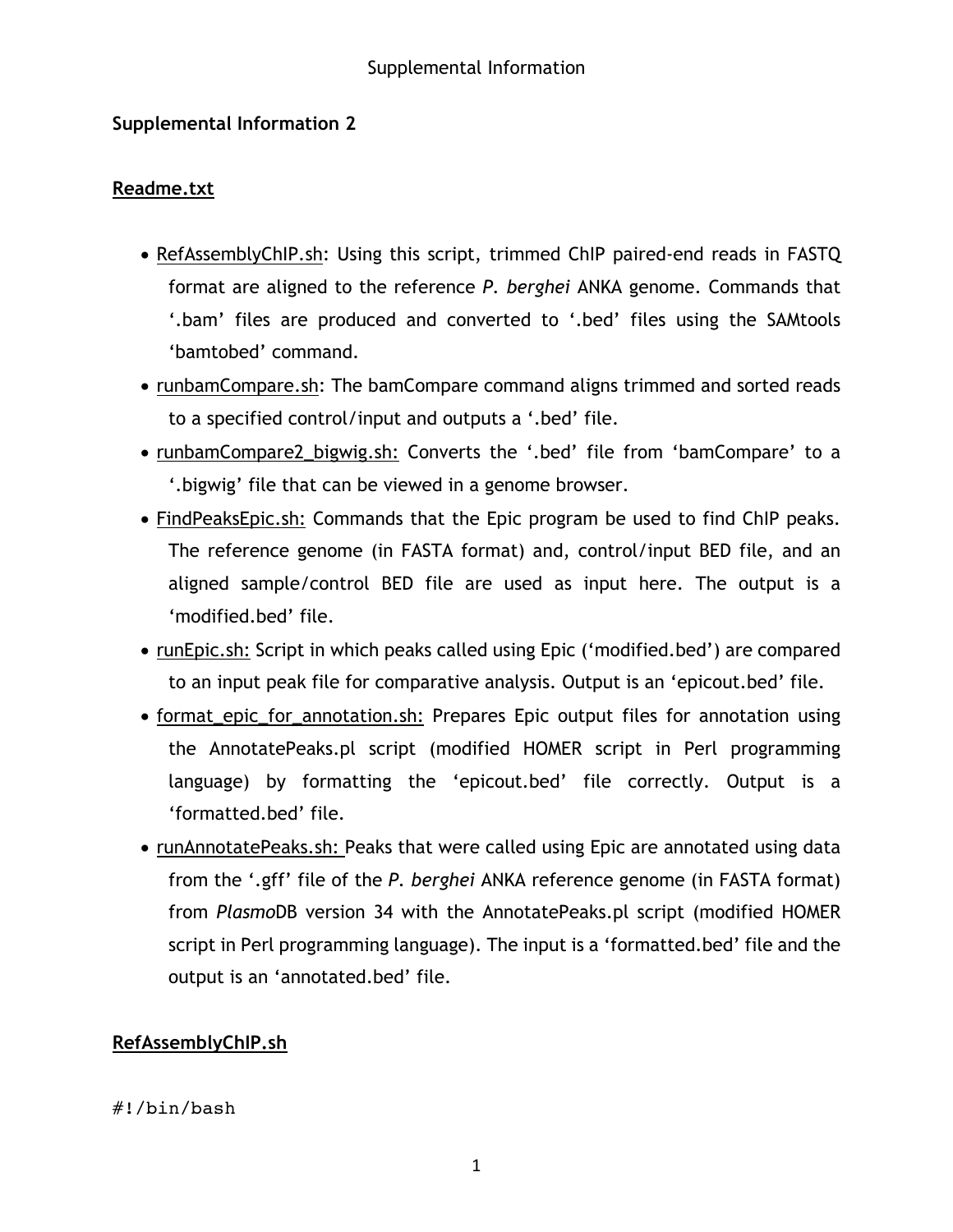```
# @author Sejal Modha 
# Run the script using 4 params
# $1=read_f1.fq $2=read_f2.fq $3=reference.fa $4=OutPrefix
usage=`echo -e "\n Usage: RefAssemblyChIP.sh file_R1.fastq 
file R2.fastq bowtie2Indexes OutputPrefix \n"`;
if [[ ! $1 ]]
then
         printf "${usage}\n\n";
exit;
fi
echo "Processing Input files" $1 $2
file1=$1
file2=$2
file3=$3
#echo $file1;
#echo $file2;
if [ $file1 == *.fastq | $file1 == *.fq ]]
         then
        f1 = "§ {file18.*} ";
fi
echo $f1;
if [ $file2 == *.fastq | $file2 == *.fq ]]
         then
         f2="${file2%.*}";
fi
echo $f2;
```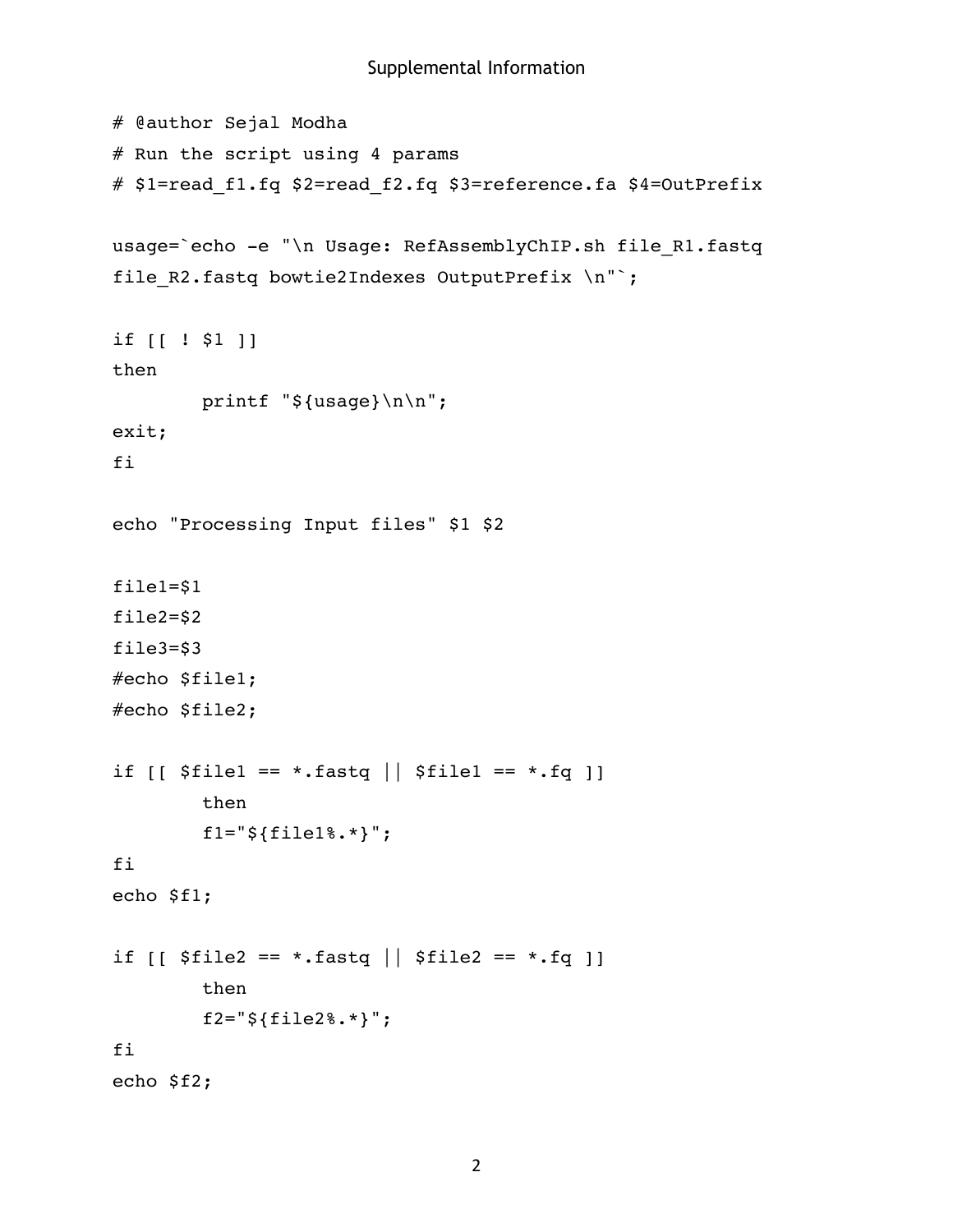```
if [ [ $file3 == *.fa | $ $file2 == *.fasta ] ]
         then
         f3="${file3%.*}";
fi
echo "Reference genome set to" $f3;
trim_galore --paired $1 $2
mv ${f1}_val_1.fq ${4}_val_1.fq
mv ${f2}_val_2.fq ${4}_val_2.fq
echo "Running Bowtie2";
#bowtie2-build $3 $f3;
bowtie2 -x $3 -1 ${4}_val_1.fq -2 ${4}_val_2.fq -S ${4}_bt2.sam 
-p 8
samtools view -bh -@ 8 -S $4}-bt2.sam -o $4}-bt2.bam
samtools sort -@ 8 -n -o ${4}_bt2_sorted_name.bam ${4}_bt2.bam
bamToBed -bedpe -i ${4}_bt2_sorted_name.bam > 
${4}_bt2_sorted_name.bed
rm $4*.sam ${4}_bt2.bam
```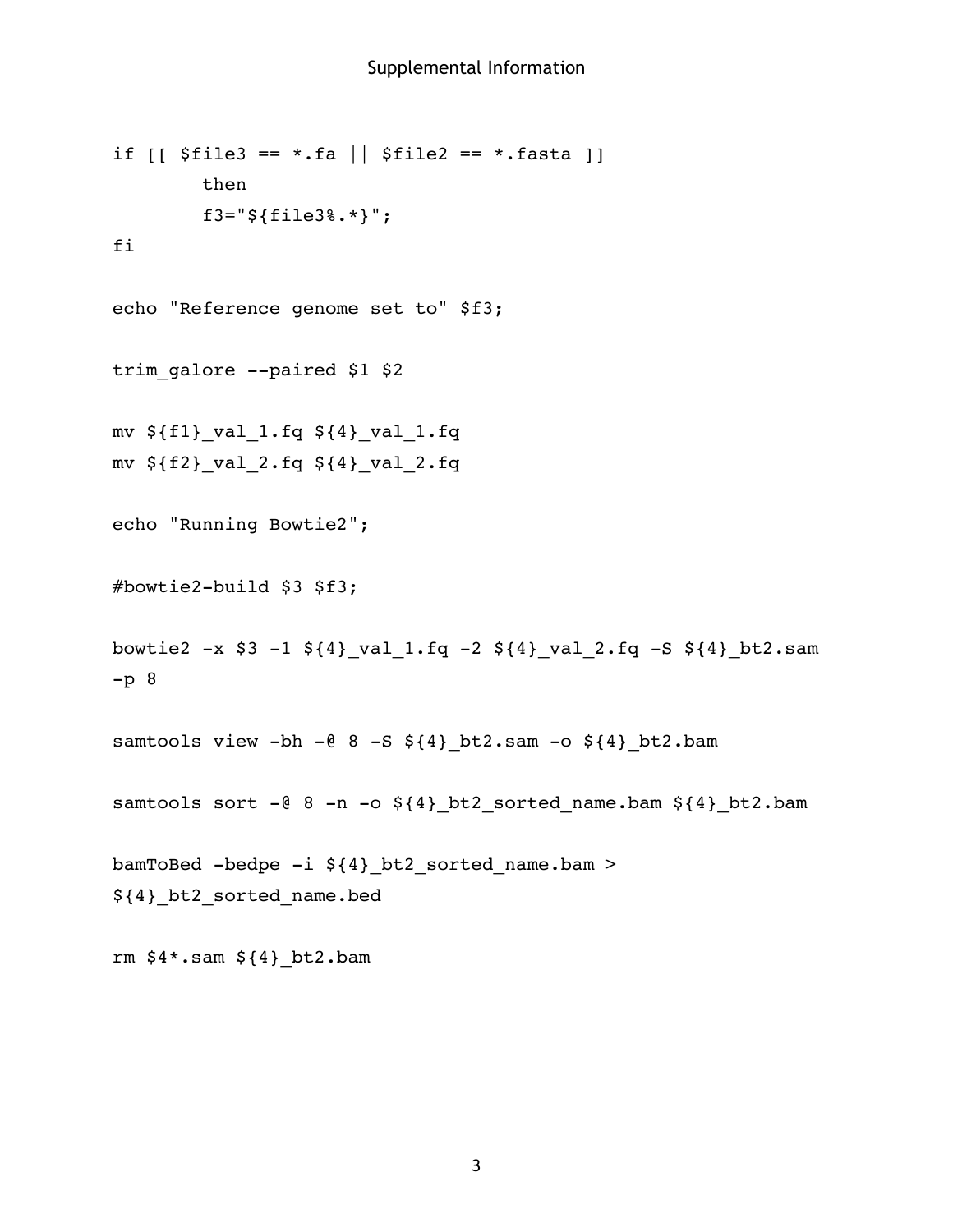#### **runbamCompare.sh**

```
for i in `ls *.bam`
do
    echo $i
    samtools sort -\ell 10 -\infty ${i} sorted.bam $i
    samtools index \S{i} sorted.bam
    bamCompare -b1 ${i}_sorted.bam -b2 
S3 INPUT 250k PbANKA bt2 sorted.bam -o
${i}_INPUT_bamcompared.bed -of bedgraph -bs 2000
done
```
# **runbamCompare2\_bigwig.sh**

```
for i in `ls * sorted.bam`
do
   echo $i
   #samtools sort -@ 10 -o ${i} sorted.bam $i
   #samtools index ${i}_sorted.bam
   bamCompare -b1 ${i} -b2 S3_INPUT_250k_PbANKA_bt2_sorted.bam 
-o ${i}_INPUT_bamcompared.bigwig 
done
```
#### **FindPeaksEpic.sh**

```
#!/bin/bash
#@author Sejal Modha 
# Run the script using 4 params
# $1=reference genome.fa $2=ReadLength $3control sample.bed
$4=treated_sample.bed $5=OutPrefix
```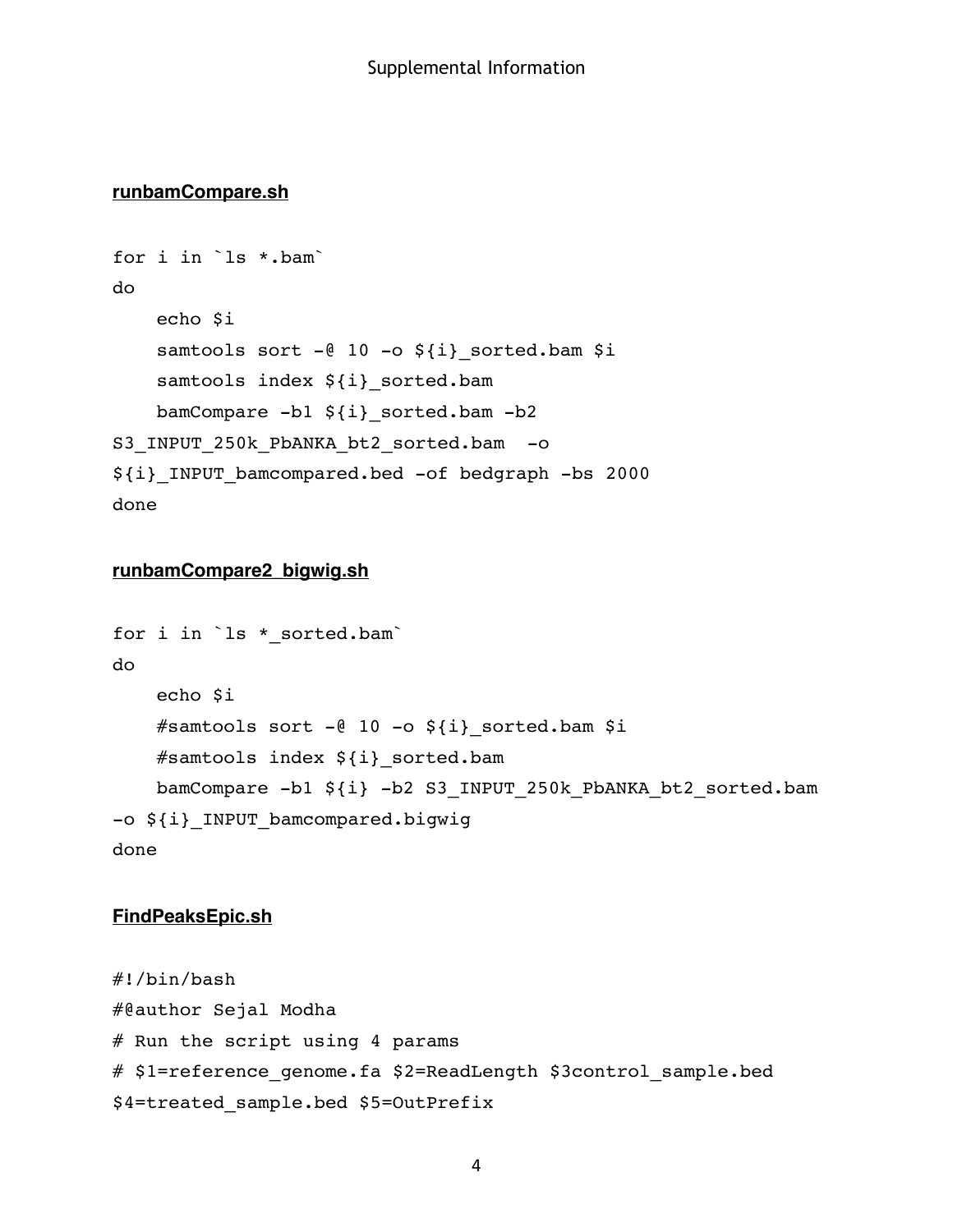```
usage=`echo -e "\n Usage: FindPeaksEpic.sh ReferenceGenome.fasta 
ReadLength ControlSample.bed TreatedSample.bed OutputPrefix"`;
if [[ ! $1 ]]
then
         printf "${usage}\n\n";
exit;
fi
echo ""
echo -e "Processing Input files" $1 $3 $4
file1=$1
file3=$3
file4=$4
#echo $file1;
#echo $file2;
if [ $file1 == *.fasta | $file1 == *.fa ]]
         then
        f1 = "§ {file18.*} ";
else
    echo ""
    echo "Please input reference genome in the fasta format"
    echo "${usage}";
    echo ""
    exit;
fi
#echo -e$fl;
if [ [ $ file3 == *.bed || $ file3 == *.bedpe ]]
```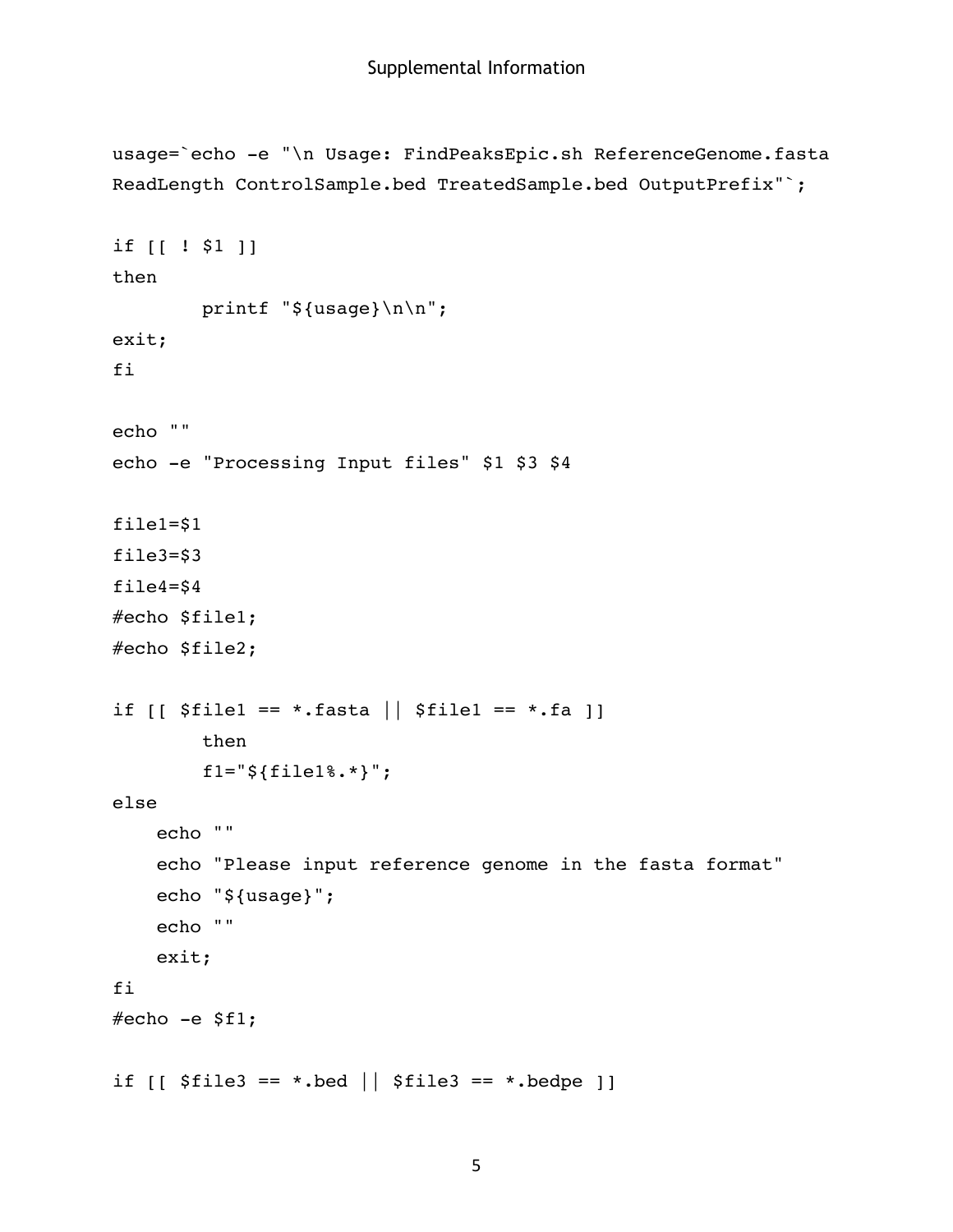```
 then
         f3="${file3%.*}";
fi
#echo -e $f3;
if [ $file4 == *.bed | $file4 == *.bedpe ]]
         then
         f4="${file4%.*}";
fi
echo -e "Reference genome set to" $f1;
echo -e "Control file is" $file3
echo -e "Treated file is" $file4
echo 
"+++++++++++++++++++++++++++++++++++++++++++++++++++++++++++++++
++"echo -e "Calculating Effective Genome Size for the reference"
echo 
"+++++++++++++++++++++++++++++++++++++++++++++++++++++++++++++++
++"epic-effective -r $2 $1 > ${5}_epic_effective_gs 
eff gs=`grep "Effective genome size" ${5} epic effective gs|cut
-f2 - d":" | sed 's/ //g'
echo $eff_gs
echo 
"+++++++++++++++++++++++++++++++++++++++++++++++++++++++++++++++
++"echo -e "Generating chrsizes file"
```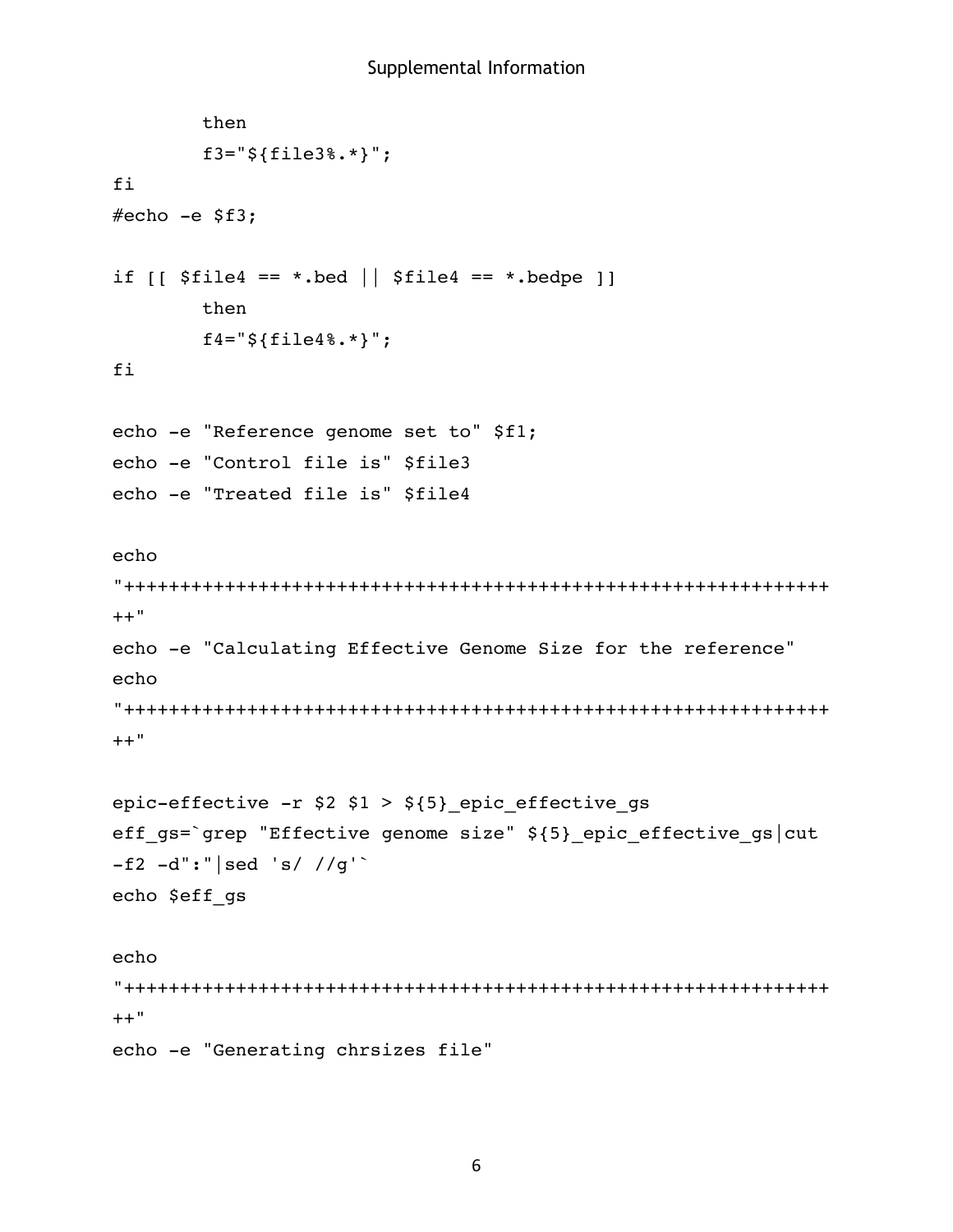```
echo 
"+++++++++++++++++++++++++++++++++++++++++++++++++++++++++++++++
++"samtools faidx $1
cut -f1-2 \S{1}.fai > \S{5} chrsizes
echo -e "Done"
echo 
"+++++++++++++++++++++++++++++++++++++++++++++++++++++++++++++++
++"
echo -e "Calling peaks using epic - this might take a while"
echo 
"+++++++++++++++++++++++++++++++++++++++++++++++++++++++++++++++
++"
epic -t $4 -c $3 -cs ${5} chrsizes -egf $eff qs -o ${5} epicout
-cpu 2 -1 \S{5} epic.log -b \S{5} epicout.bed
awk -F"\t" '{print $1"\t"$2"\t"$3"\t""Peak_"NR"\t"$4"\t"$5}' 
${5}_epicout.bed > ${5}_epicout_modified.bed
echo -e "epic output file: "${5}_epicout
echo -e "epic output in .bed format file: "${5}_epicout.bed
echo -e "epic run log file: "${5}_epic.log
echo -e "Edited .bed file: "${5}_epicout_modified.bed
```
#### **runEpic.sh**

```
for i in `ls *.bed`
do
   echo $i
    epic -t $i -c S3_INPUT_250k_PbANKA_bt2_sorted_name.bed -cs 
../Ref/PbergheiANKA.chrsizes -egf 0.963252942956 -o 
${i} INPUT epicout -cpu 8 -l ${i} epic.log -b
${i}_INPUT_epicout.bed
```